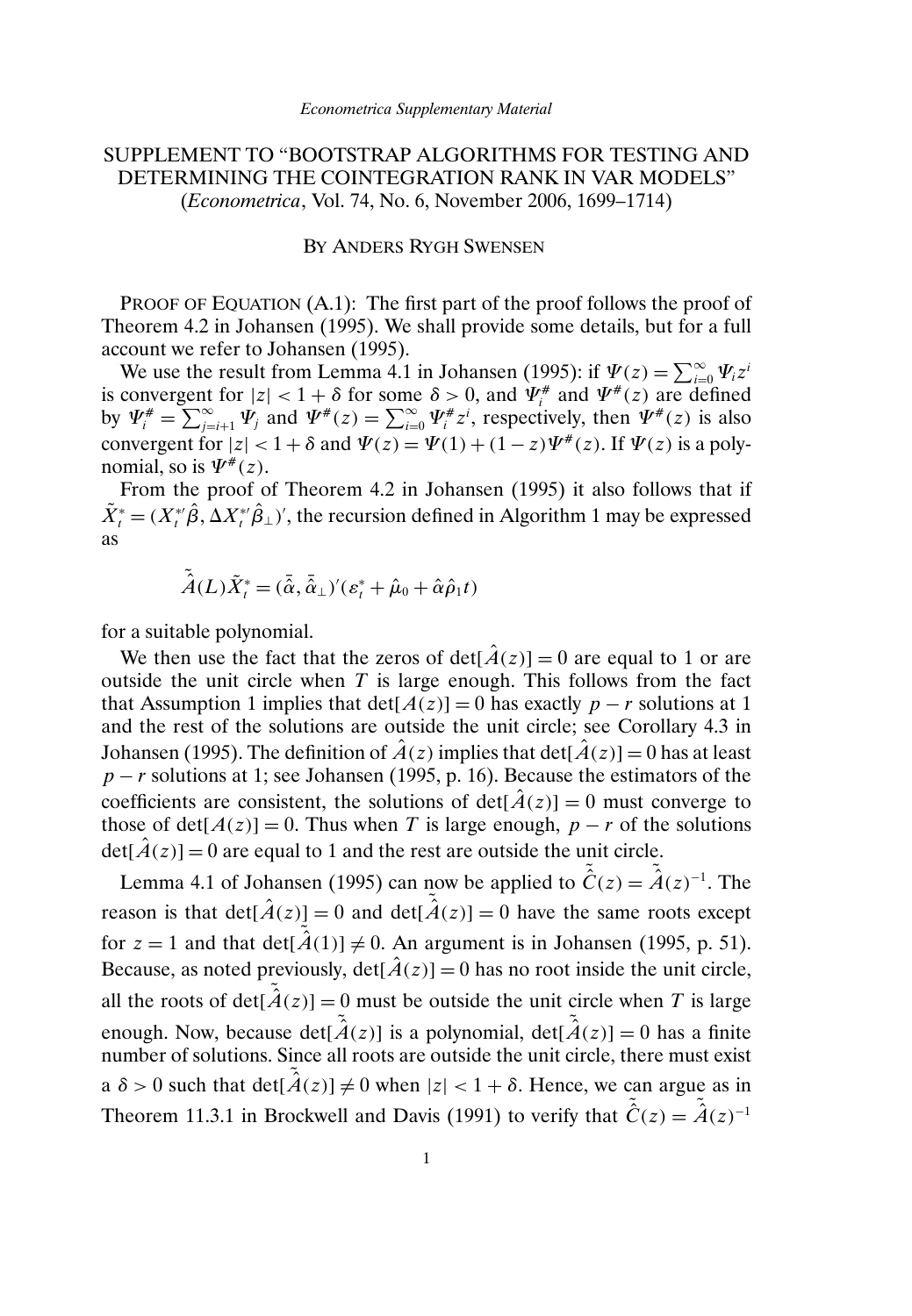satisfies the condition of Lemma 4.1 of Johansen (1995). Then

$$
\begin{aligned}\n\text{(S1)} \qquad & \tilde{X}_t^* = \left(\frac{\hat{\beta}' X_t^*}{\hat{\beta}'_{\perp} \Delta X_t^*}\right) \\
&= \tilde{\hat{A}}(L)^{-1} (\bar{\hat{\alpha}}, \bar{\hat{\alpha}}_{\perp})' (\varepsilon_t^* + \hat{\mu}_0 + \hat{\alpha} \hat{\rho}_1 t) \\
&= \tilde{\hat{C}}(L) (\bar{\hat{\alpha}}, \bar{\hat{\alpha}}_{\perp})' (\varepsilon_t^* + \hat{\mu}_0 + \hat{\alpha} \hat{\rho}_1 t) \\
&= \tilde{\hat{C}}(1) (\bar{\hat{\alpha}}, \bar{\hat{\alpha}}_{\perp})' (\varepsilon_t^* + \hat{\mu}_0 + \hat{\alpha} \hat{\rho}_1 t) \\
&+ \tilde{\hat{C}}^*(L) (\bar{\hat{\alpha}}, \bar{\hat{\alpha}}_{\perp})' \Delta (\varepsilon_t^* + \hat{\mu}_0 + \hat{\alpha} \hat{\rho}_1 t).\n\end{aligned}
$$
\n
$$
\begin{aligned}\n& Q.E.D.\n\end{aligned}
$$

PROOF OF EQUATION (A.2): We first consider the linear part and start with the decomposition

(S2) 
$$
X_t^* = \bar{\hat{\beta}}_{\perp} \hat{\beta}'_{\perp} \sum_{i=k+1}^t \Delta X_i^* + \bar{\hat{\beta}} \hat{\beta}' X_t^* + \bar{\hat{\beta}}_{\perp} \hat{\beta}'_{\perp} X_t^*.
$$

Whereas  $(0, \hat{\vec{\beta}}_\perp)\tilde{\hat{C}}(1)(\tilde{\vec{\alpha}}, \tilde{\vec{\alpha}}_\perp)' = \hat{C} = \hat{\beta}_\perp(\hat{\alpha}'_\perp \hat{\Gamma} \hat{\beta}_\perp)^{-1} \hat{\alpha}'_\perp$ , the first term in (S2) is equal to

$$
(S3) \qquad \bar{\hat{\beta}}_{\perp} \hat{\beta}'_{\perp} \sum_{i=k+1}^{t} \Delta X_i^*
$$
  
=  $\hat{C} \sum_{i=k+1}^{t} (\varepsilon_i^* + \hat{\mu}_0 + \hat{\alpha} \hat{\rho}_1 i) + (t - k)(0, \bar{\hat{\beta}}_{\perp}) \tilde{\hat{C}}^* (1) (\bar{\hat{\alpha}}, \bar{\hat{\alpha}}_{\perp})' \hat{\alpha} \hat{\rho}_1$   
+  $(0, \bar{\hat{\beta}}_{\perp}) \tilde{\hat{C}}^* (L) (\bar{\hat{\alpha}}, \bar{\hat{\alpha}}_{\perp})' (\varepsilon_i^* - \varepsilon_k^*).$ 

For  $z \neq 1$  and  $\tilde{A}(z)$  nonsingular,

(84) 
$$
\tilde{C}^* (z) \tilde{A}(z) = \frac{\tilde{A}(z)^{-1} - \tilde{A}(1)^{-1}}{1 - z} \tilde{A}(z)
$$

$$
= \frac{I - \tilde{A}(1)^{-1} \tilde{A}(z)}{1 - z}
$$

$$
= \frac{-\tilde{A}(1)^{-1} [\tilde{A}(z) - \tilde{A}(1)]}{1 - z}
$$

$$
= \tilde{A}(1)^{-1} \tilde{A}^* (z).
$$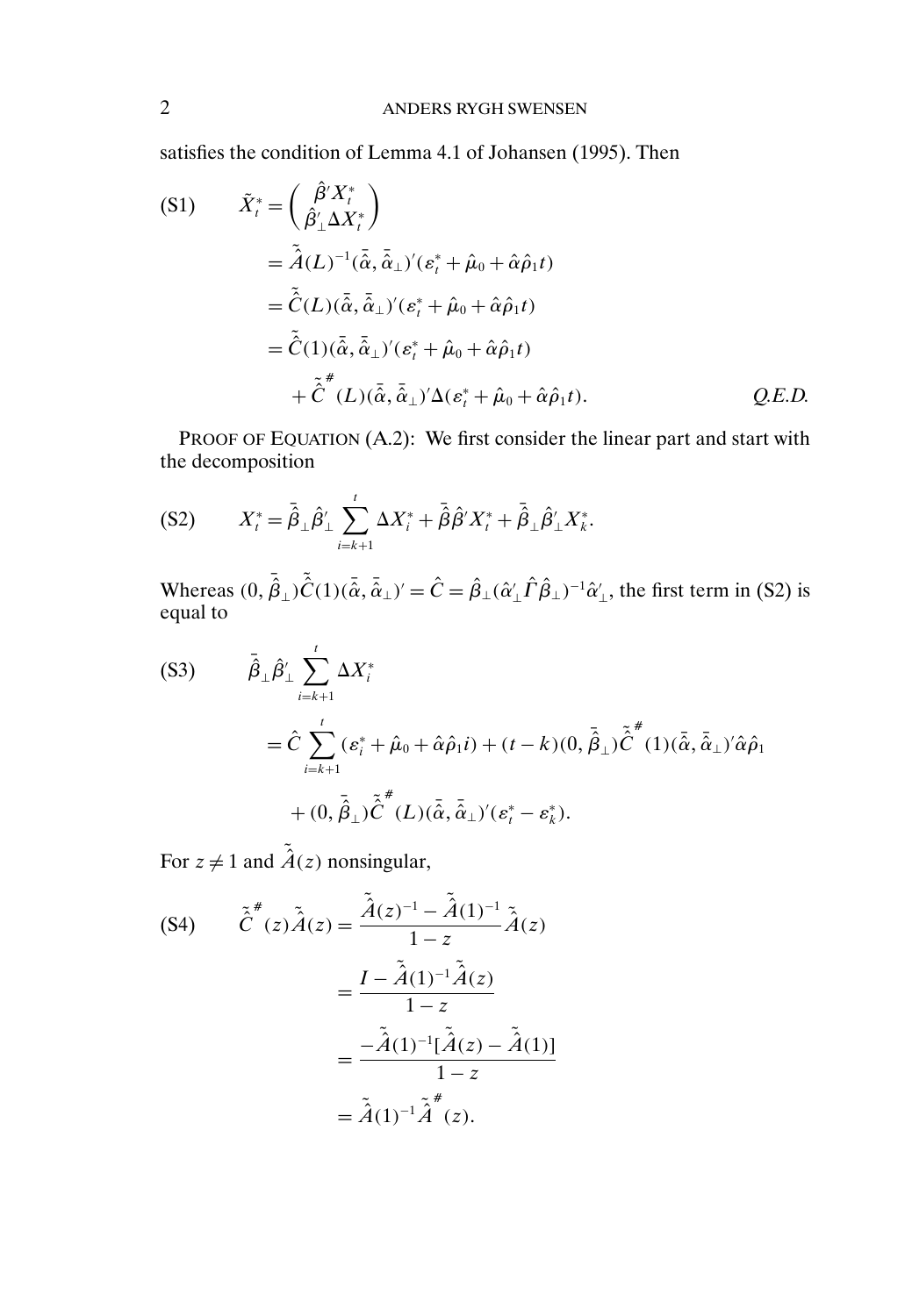Therefore,  $\tilde{\hat{C}}^*(1) = \tilde{\hat{A}}(1)^{-1}\tilde{\hat{A}}^*(1)\tilde{\hat{A}}(1)^{-1}$ . However,  $\tilde{\hat{A}}^*(1) = -\frac{d}{dz}\tilde{\hat{A}}(z)|_{z=1} =$  $-\tilde{A}(1)$ . The expression  $(0, \vec{\hat{\beta}}_{\perp})\tilde{C}^*(1)(\bar{\hat{\alpha}}, \bar{\hat{\alpha}}_{\perp})'\hat{\alpha}\hat{\rho}_1$  equals  $\hat{C}\hat{\Gamma}\hat{\hat{\beta}}\hat{\rho}_1$ , which follows from Equation 37 in Rahbek and Mosconi (1999). The contribution to the linear term from (S3) is thus  $(t - k)(\hat{C}\hat{\mu}_0 + \hat{C}\hat{\Gamma}\hat{\bar{\beta}}\hat{\rho}_1)$ , and the contribution from  $\bar{\hat{\beta}}\hat{\beta}'X_i^*$  is  $(\bar{\hat{\beta}},0)\tilde{\hat{C}}(1)(\bar{\hat{\alpha}},\bar{\hat{\alpha}}_{\perp})'\hat{\alpha}\hat{\rho}_1t = \bar{\hat{\beta}}\tilde{\hat{\alpha}}'(\hat{\Gamma}\hat{C}-I)\hat{\alpha}\hat{\rho}_1t = -\bar{\hat{\beta}}\hat{\rho}_1t$ . Summing, this is seen to equal  $(t - k)\hat{\tau} - \bar{\hat{\beta}}\hat{\rho}_1 k$ .

We now have considered the linear part of the lemma and have shown that

$$
X_t^* = \hat{C} \sum_{i=k+1}^t \varepsilon_i^* + \hat{\tau}(t-k) + \sqrt{T} R_{t,T}^*,
$$

where

$$
\begin{split}\n&\sqrt{T}R_{t,T}^{*}=(0,\bar{\hat{\beta}}_{\perp})\tilde{\hat{C}}^{*}(L)(\bar{\hat{\alpha}},\bar{\hat{\alpha}}_{\perp})'(s_{t}^{*}-s_{k}^{*})\\
&+\left(\bar{\hat{\beta}},0\right)\tilde{\hat{C}}(1)(\bar{\hat{\alpha}},\bar{\hat{\alpha}}_{\perp})'(s_{t}^{*}+\hat{\mu}_{0})\\
&+\left(\bar{\hat{\beta}},0\right)\tilde{\hat{C}}^{*}(L)(\bar{\hat{\alpha}},\bar{\hat{\alpha}}_{\perp})'\Delta(s_{t}^{*}+\hat{\mu}_{0}+\hat{\alpha}\hat{\rho}_{1}t)\\
&-\bar{\hat{\beta}}\hat{\rho}_{1}k+\bar{\hat{\beta}}_{\perp}\hat{\beta}_{\perp}^{\prime}X_{k}^{*}\\
&=(0,\bar{\hat{\beta}}_{\perp})\tilde{\hat{C}}^{*}(L)(\bar{\hat{\alpha}},\bar{\hat{\alpha}}_{\perp})^{\prime}(s_{t}^{*}-s_{k}^{*})+(\bar{\hat{\beta}},0)\tilde{\hat{C}}(1)(\bar{\hat{\alpha}},\bar{\hat{\alpha}}_{\perp})^{\prime}s_{t}^{*}\\
&+\left(\bar{\hat{\beta}},0\right)\tilde{\hat{C}}^{*}(L)(\bar{\hat{\alpha}},\bar{\hat{\alpha}}_{\perp})^{\prime}\Delta s_{t}^{*}-\bar{\hat{\beta}}\hat{\rho}_{1}k\\
&+\left(\bar{\hat{\beta}},0\right)\tilde{\hat{C}}(1)(\bar{\hat{\alpha}},\bar{\hat{\alpha}}_{\perp})^{\prime}\hat{\mu}_{0}\\
&+\left(\bar{\hat{\beta}},0\right)\tilde{\hat{C}}^{*}(1)(\bar{\hat{\alpha}},\bar{\hat{\alpha}}_{\perp})^{\prime}\hat{\alpha}\hat{\rho}_{1}+\bar{\hat{\beta}}_{\perp}\hat{\beta}_{\perp}^{\prime}X_{k}^{*}.\n\end{split}
$$

PROOF OF EQUATION (A.3): When  $\hat{\mu}_0 = \hat{\mu}_1 = 0$ ,

$$
\sqrt{T}R_{t,T}^{*} = (0, \bar{\hat{\beta}}_{\perp})\tilde{\hat{C}}^{*}(L)\tilde{\hat{A}}(L)(\tilde{X}_{t}^{*} - \tilde{X}_{k}^{*}) + \bar{\hat{\beta}}\hat{\beta}'X_{t}^{*} + \bar{\hat{\beta}}_{\perp}\hat{\beta}'_{\perp}X_{k}^{*}
$$
  
=  $\bar{\hat{\beta}}\hat{\beta}'X_{t}^{*} + (0, \bar{\hat{\beta}}_{\perp})\tilde{\hat{A}}(1)^{-1}\tilde{\hat{A}}^{*}(L)(\tilde{X}_{t}^{*} - \tilde{X}_{k}^{*}) + \bar{\hat{\beta}}_{\perp}\hat{\beta}'_{\perp}X_{k}^{*},$ 

where the first equality follows from  $(S1)$  and the second follows from  $(S4)$ .

Note that  $\tilde{\vec{A}}^*(z)$  is a polynomial, where the coefficients are functions of the parameters, so that  $R_{t,T}$  only involves a finite number of the generated  $X_t^*$  as  $T \to \infty$ .  $Q.E.D.$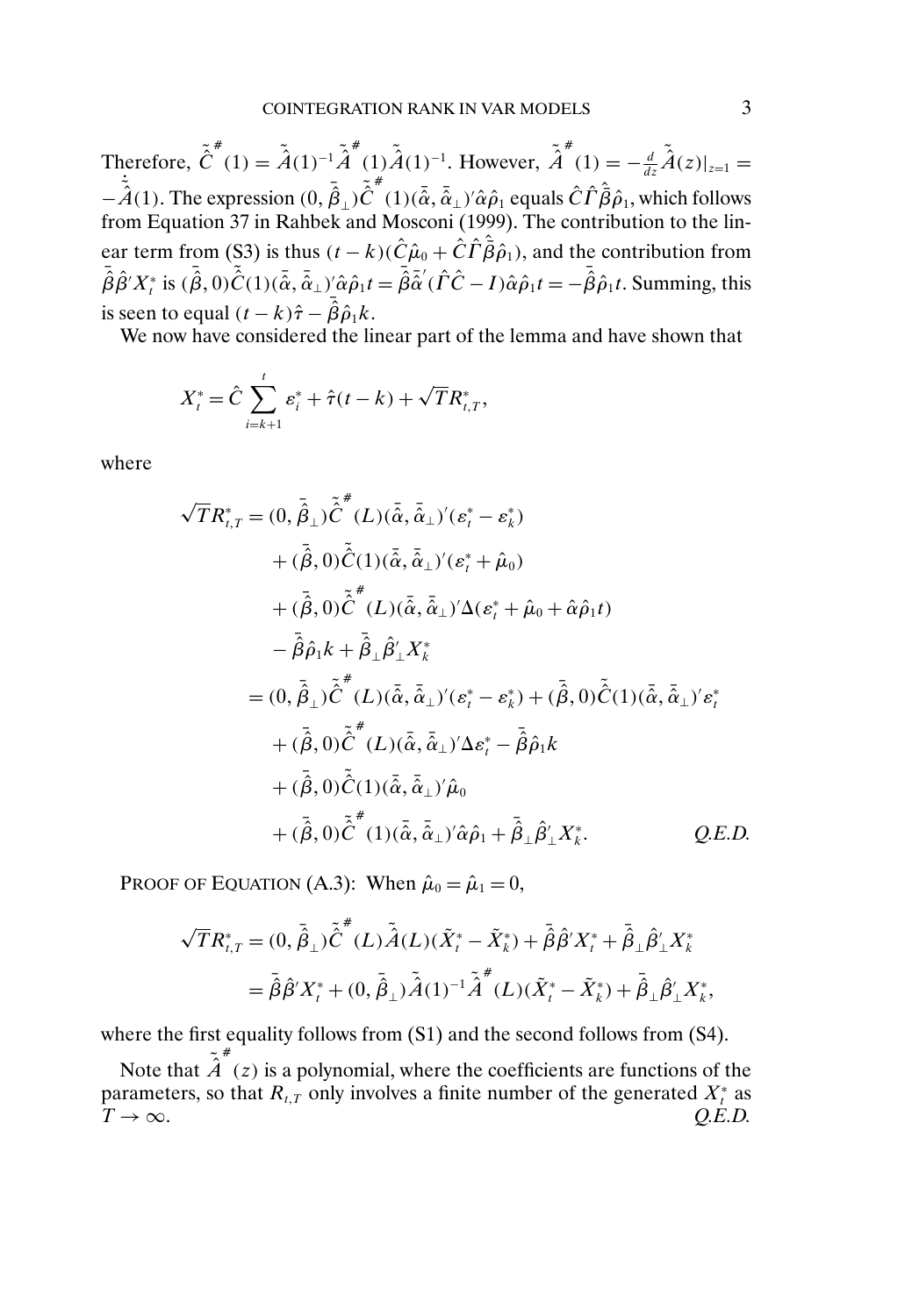PROOF OF EQUATION (A.4): By a well-known argument (see, e.g., Hall and Heyde (1980, p. 53)),

$$
P^*\left(\max_{k+1 \leq t \leq (T-k)} |\tilde{X}_t^*| / \sqrt{(T-k)} > \eta\right)
$$
  
\n
$$
= P^*\left(\frac{1}{T-k} \sum_{t=k+1}^T \tilde{X}_t^* \tilde{X}_t^* I[|\tilde{X}_t^*| > \eta \sqrt{(T-k)}] > \eta^2\right)
$$
  
\n
$$
\leq \frac{1}{\eta^2} E^*\left[\frac{1}{T-k} \sum_{t=k+1}^T \tilde{X}_t^* \tilde{X}_t^* I(|\tilde{X}_t^*| > \eta \sqrt{(T-k)})\right]
$$
  
\n
$$
\leq \frac{1}{\eta^4 (T-k)^2} \sum_{t=k+1}^T E^*(\tilde{X}_t^* \tilde{X}_t^*)^2,
$$

so it suffices to show that

$$
(S5) \qquad \frac{1}{(T-k)^2} \sum_{t=k+1}^{T} E^*(\tilde{X}_t^* \tilde{X}_t^*)^2 \to 0
$$

in probability.

In Equation 4.13 in Johansen (1995) it is shown that the relationship between  $\hat{A}(z)$  and  $\tilde{\hat{A}}(z)$  is given by  $(\bar{\hat{\alpha}}, \bar{\hat{\alpha}}_{\perp})' \hat{A}(z) = \tilde{\hat{A}}(z)(\hat{\beta}, \hat{\beta}_{\perp}(1-z))'$  when  $z \neq 1$ . Therefore,  $\tilde{\hat{A}}(0) = (\tilde{\alpha}, \tilde{\alpha}_{\perp})'(\hat{\beta}, \hat{\beta}_{\perp})^{-1} = (\tilde{\alpha}, \tilde{\alpha}_{\perp})'(\tilde{\beta}, \tilde{\beta}_{\perp})$ , so that  $\tilde{\hat{A}}(L)\tilde{X}^*_t =$  $({\tilde{\alpha}}, {\tilde{\alpha}}_{\perp})' \varepsilon_t^*$  may alternatively be represented as  $B(L) \overline{X}_t^* = ({\hat{\beta}}, {\hat{\beta}}_{\perp})' \varepsilon_t^*$ , where  $\hat{B}(z)$  is a polynomial of order k with  $\hat{B}(0) = I$ .

Introduce  $\underline{\tilde{X}}^*_t = (\tilde{X}^{*'}_t, \dots, \tilde{X}^{*'}_{t-k+1}), \ \kappa^*_t = (\hat{\beta}, \hat{\beta}_{\perp})' \varepsilon^*_t, \ \underline{\kappa}^*_t = (\kappa^*_{t}, 0, \dots, 0),$  and the matrix

$$
\hat{B} = \begin{pmatrix}\n\hat{B}_1 & \cdots & \cdots & \cdots & \hat{B}_k \\
I & 0 & \cdots & \cdots & 0 \\
\vdots & \vdots & & \vdots & \vdots \\
0 & \cdots & \cdots & I & 0\n\end{pmatrix}.
$$

Then

$$
\underline{\tilde{X}}_t^* = \hat{B}\underline{\tilde{X}}_{t-1}^* + \underline{\kappa}_t^*, \quad t = k+1, \ldots, T.
$$

Solving the equation backward, we therefore have

$$
\underline{\tilde{X}}_t^* = \sum_{j=0}^{t-(k+1)} \hat{B}^j \underline{\kappa}_{t-j}^* + \hat{B}^{(t-k)} \underline{\tilde{X}}_k^* = \underline{V}_{1,t}^* + \underline{V}_{2,t}^*.
$$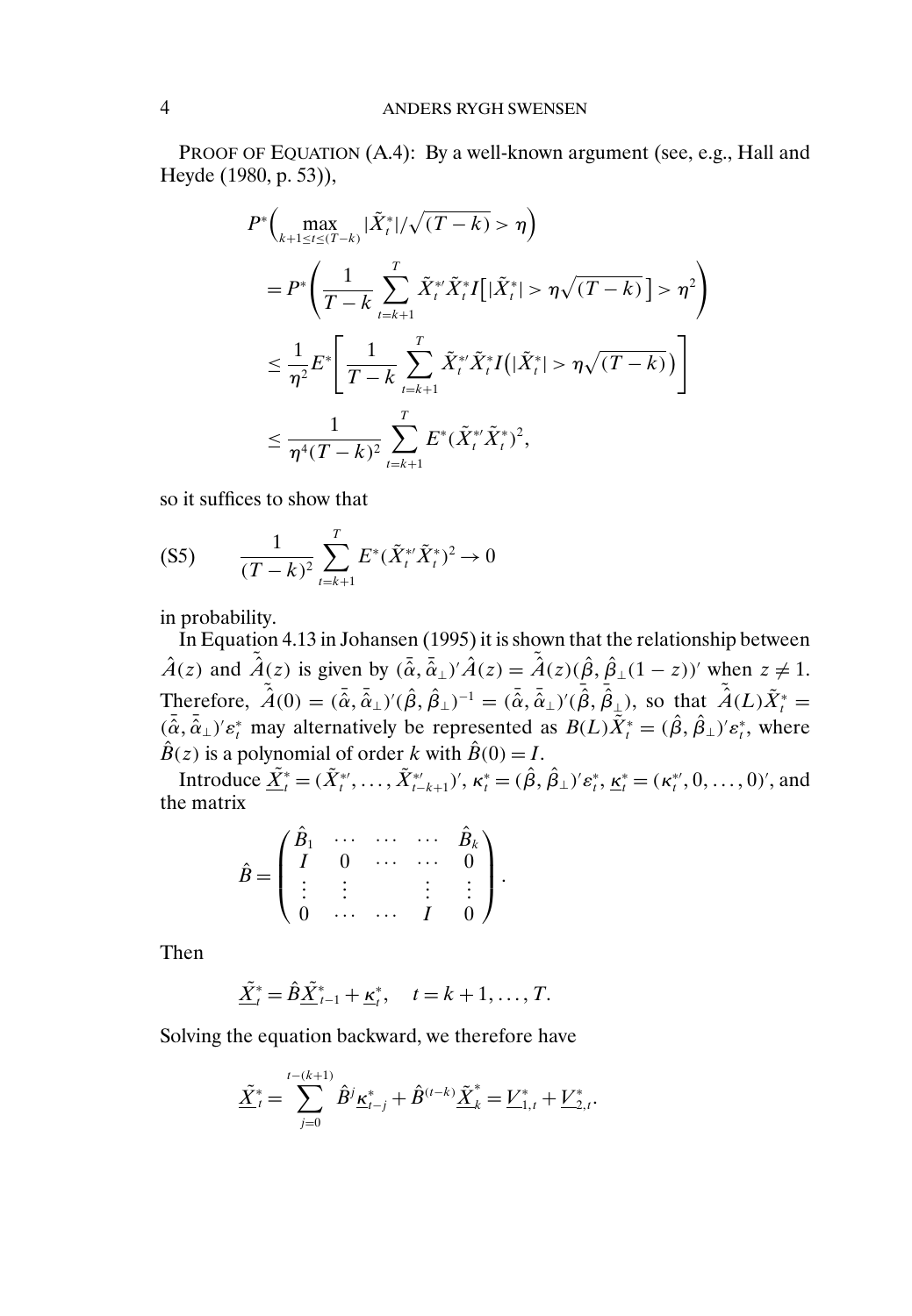Whereas  $E^*(\tilde{X}_t^*\tilde{X}_t^*)^2 \leq E^*(\underline{X}_t^*\tilde{X}_t^*)^2 \leq 8(E^*(\underline{V}_{1,t}^*\underline{V}_{1,t}^*)^2 + (\underline{V}_{2,t}^*\underline{V}_{2,t}^*)^2)$ , (S5) and hence (A.4) will follow from

$$
(S6) \qquad \frac{1}{(T-k)^2} \sum_{t=k+1}^T E^*(\underline{V}_{l,t}^* \underline{V}_{l,t}^*)^2 \to 0, \quad l=1,2,
$$

in probability. Consider first the case  $l = 1$ .

The equations  $det[\hat{B}(z)] = 0$  and  $det[\tilde{A}(z)] = 0$  have the same solutions, and the eigenvalues of  $\hat{B}$  equal the inverse of these solutions. Therefore all the eigenvalues of  $\hat{B}$  must be smaller in modulus than 1 when T is large enough, because the coefficients of the polynomial  $\tilde{A}(z)$  tend to those of  $\tilde{A}(z)$ , and the solutions of det $[\tilde{A}(z)] = 0$  have moduli larger than 1 by assumption (see, e.g., Johansen (1995, p. 51)). Then

$$
E^*(\underbrace{V_{1,I}^*V_{1,I}^*})^2
$$
\n
$$
\leq E^*\left(\sum_{i,j=0}^{t-(k+1)}\underline{\kappa}_{i-j}^*\hat{B}^{ij}\hat{B}^i\underline{\kappa}_{i-i}^*\right)^2
$$
\n
$$
\leq E^*\left(\sum_{j=0}^{t-(k+1)}\underline{\kappa}_{i-j}^*\hat{B}^{ij}\hat{B}^j\underline{\kappa}_{i-j}^*\underline{\kappa}_{i-j}^{*\prime}\hat{B}^{ij}\hat{B}^j\underline{\kappa}_{i-j}^*
$$
\n
$$
+2\sum_{i\n
$$
+2\sum_{i\n
$$
+2\sum_{i
$$
$$
$$

For a vector  $x = (x_1, \ldots, x_n)'$ , consider the norm  $||x||_{\infty} = \max_{1 \le i \le n} |x_i|$  and for an  $n \times n$  matrix  $C = \{c_{ij}\}\$ , let  $||C||_{\infty}$  be the induced norm, which equals  $\max_{1 \leq i \leq n} \sum_{j=1}^n |c_{ij}|$ . Then  $||x||_{\infty}^2 \leq x'x \leq n||x||_{\infty}^2$  and if all the eigenvalues of C have modulus less than 1,  $||C^m||_{\infty} \leq \text{const} |\lambda|^{m/2}$ , where  $\lambda$  is an eigenvalue that has maximal modulus; see Corollary A.2 in Johansen (1995).

Because in our case  $n = pk$ , then

$$
E^*(\underline{\kappa}_{t-j}^* \hat{B}^{ij} \hat{B}^j \underline{\kappa}_{t-j}^* \underline{\kappa}_{t-j}^* \hat{B}^{ij} \hat{B}^j \underline{\kappa}_{t-j}^* ) = E^* [(\underline{\kappa}_{t-j}^* \hat{B}^{ij} \hat{B}^j \underline{\kappa}_{t-j}^* )^2]
$$
  

$$
\leq (p k)^2 E^* (\|\hat{B}^j \underline{\kappa}_{t-j}^* \|_{\infty}^4)
$$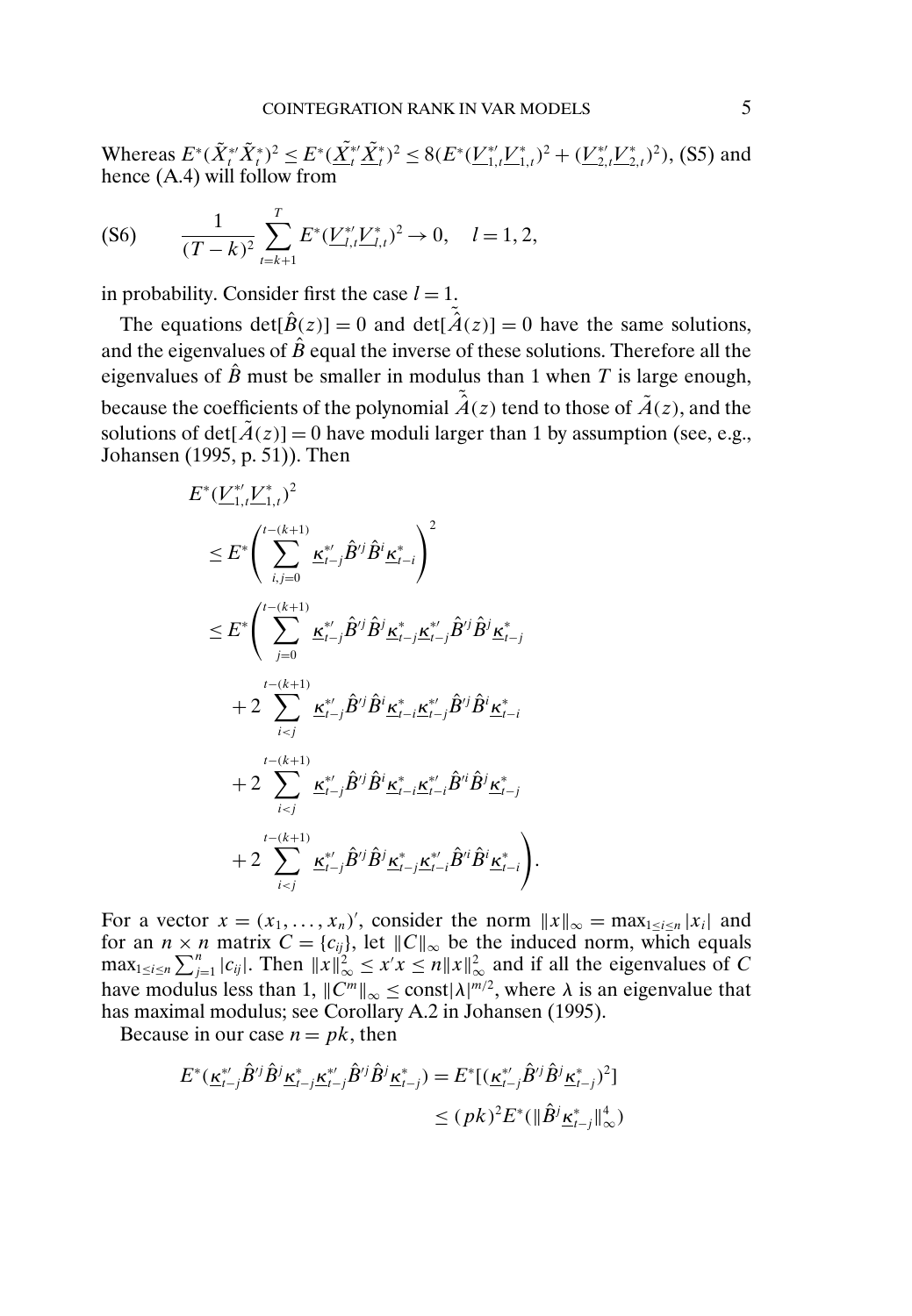$$
\leq (pk)^2 \|\hat{B}\|_{\infty}^{4j} E^*(\|\underline{\kappa}_{t-j}^*\|_{\infty}^4)
$$
  

$$
\leq (pk)^2 \|\hat{B}\|_{\infty}^{4j} E^*[(\underline{\kappa}_{t-j}^*\underline{\kappa}_{t-j}^*)^2]
$$
  

$$
=(pk)^2 \|\hat{B}\|_{\infty}^{4j} E^*(\|\underline{\kappa}_{t-j}^*)^4),
$$

but  $\|\hat{B}\|^{4j}_{\infty}$  is less than the product of the eigenvalue of  $\hat{B}$  that has the largest modulus to the power 2j and a constant, and this eigenvalue value converges in probability to a number with modulus less than 1. The existence of the fourth moments of the elements of  $\varepsilon_t$  will assure that  $E^*(\vert \underline{\kappa_t^*} \vert^4)$  converges and therefore that (S6) holds. A similar argument works for the case  $l = 2$ , because the eigenvalues of  $\hat{B}$  have moduli that are less than 1.

The last statement in the lemma follows by the consistency of the estimators because  $E^* [ \varepsilon_t^* \varepsilon_t^{*'} ] = \frac{1}{T-k} \sum_{i=k+1}^T \hat{\varepsilon}_i \hat{\varepsilon}_i'$ . *Q.E.D.*

PROOF OF PROPOSITION 1: The proof in Johansen (1995) is based on a slightly different model, i.e., with unrestricted constant and no linear drift so that  $\rho_1 = 0$  in model (1). The main ideas apply also in the situation we consider. The first step is to show that the  $p - r + 1$  smallest solutions of

(S7) 
$$
\det[\lambda S_{11}^* - S_{10}^* S_{00}^{*-1} S_{01}^*] = 0
$$

converge to zero. This follows from Lemma S1, which follows.

To find the asymptotic distribution, we use the representation in Lemma 1 and an argument similar to Johansen (1995) to show that the  $p-r+1$  smallest solutions multiplied by T converge weakly in probability toward the distribution of the solutions of

$$
(S8) \qquad \left|\rho \int_0^1 GG' - \int_0^1 G(dW)' \alpha_\perp (\alpha'_\perp \Omega \alpha_\perp)^{-1} \alpha'_\perp \int_0^1 (dW) G'\right| = 0.
$$

This is a consequence of the continuous mapping theorem and Lemma S2 (following text). Proposition 1 will now follow by defining  $B = (\alpha'_\perp \Omega \alpha_\perp)^{-1/2} \alpha'_\perp W$ , which is a standard Brownian motion.

LEMMA S1: *Under the same assumptions as in Proposition* 1 *and if*  $\eta > 0$ ,

$$
P^*(\|S_{00}^* - \Sigma_{00}\| > \eta) \to 0,
$$
  

$$
P^*(\|S_{01}^*\hat{\beta}^* - \Sigma_{0\beta}\| > \eta) \to 0,
$$

*and*

$$
P^*(\|\hat{\beta}^{\#'}S_{11}^*\hat{\beta}^{\#} - \Sigma_{\beta\beta}\| > \eta) \to 0
$$

in probability, where  $\|\cdot\|$  denotes the matrix norm  $\|C\| = [\text{tr}(C'C)]^{1/2}$ . Here  $\Sigma_{00}$ ,  $\Sigma_{0\beta}$ , and  $\Sigma_{\beta\beta}$  are the limits in probability of  $S_{00}$ ,  $S_{01}\beta^{\#}$ , and  $\beta^{\#}S_{11}\beta^{\#}$ , respectively.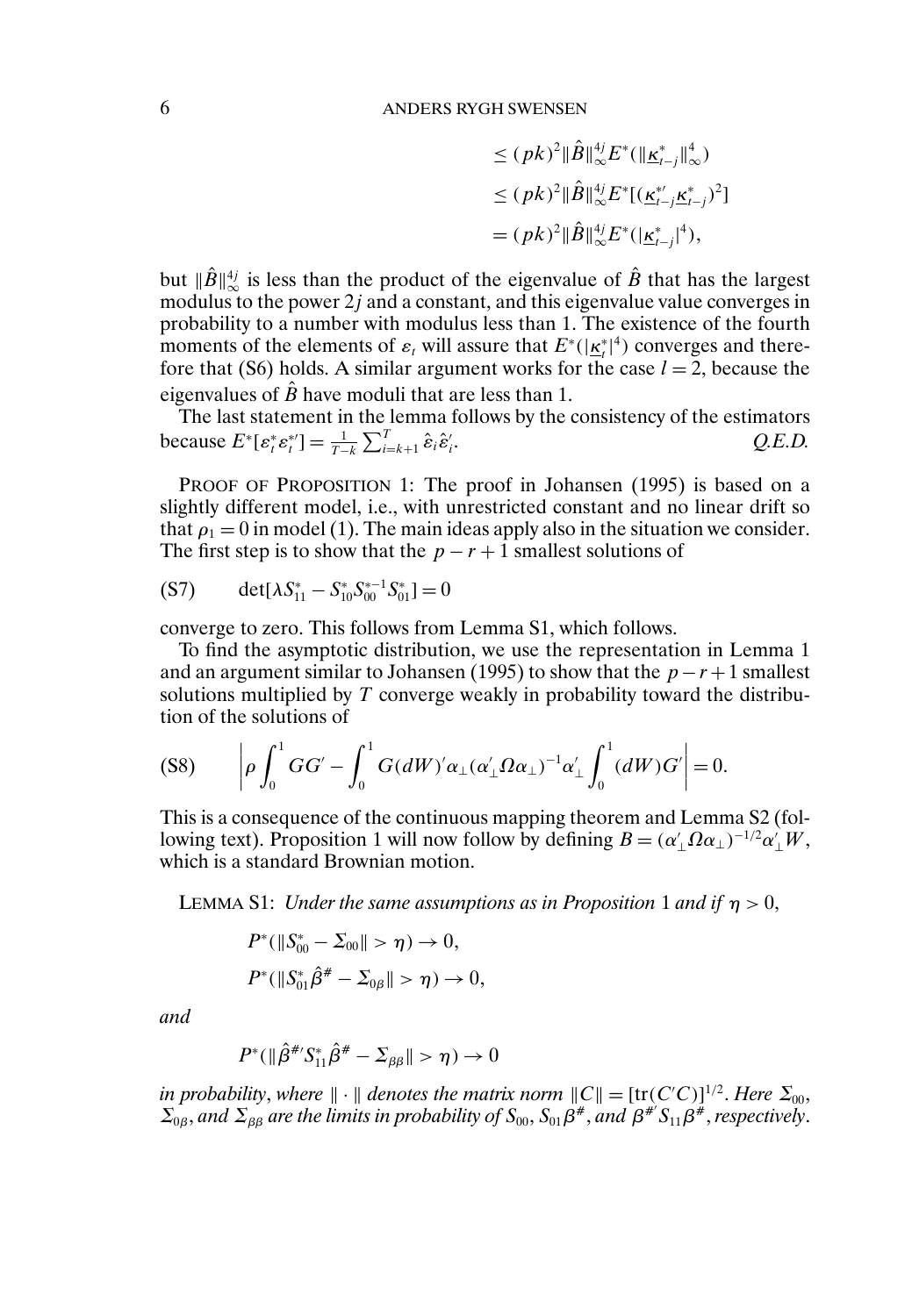$$
\frac{1}{T}\hat{C}^{\prime}_T S^*_{11}\hat{C}_T \rightarrow \int_0^1 GG^{\prime}
$$

*and*

$$
\frac{1}{T}\hat{C}'_T(S^*_{10} - S^*_{11}\hat{\beta}^{\#}\hat{\alpha}') \to \int_0^1 G(dW)',
$$

*where*  $\bar{W} = \int_0^1 W(u) \, du$ ,  $G(u) = ((W(u) - \bar{W})'C \bar{\beta}_{\perp}, u - 1/2)'$ , and the conver*gence is weakly in probability*. *Q.E.D.*

PROOF OF LEMMA S1: We consider only the first part; the others are proved in a similar manner. Note that  $S_{00}^* = M_{00}^* - M_{02}^* M_{22}^{*-1} M_{20}^*$ , where

$$
M^* = \begin{pmatrix} M^*_{00} & M^*_{02} \\ M^*_{20} & M^*_{22} \end{pmatrix}
$$

is the  $(pk + 1) \times (pk + 1)$  matrix  $\sum_{t=k+1}^{T} Z_t^* Z_t^* / (T - k)$  and  $Z_t^* = (\Delta X_t^*, \dots,$  $\Delta X_{t-k+1}^*$ , 1)',  $t = k+1, \ldots, T$ . Let M be defined similarly in terms of the original observations, where  $Z_t = (\Delta X'_t, \dots, \Delta X'_{t-k+1}, 1)$ ',  $t = k+1, \dots, T$ . By the ergodic theorem,  $M \to \Sigma_M$ , say, in probability, as  $T \to \infty$ . The lemma will follow if, for all  $\eta > 0$ ,

(S9) 
$$
P^*(||M^* - \Sigma_M|| > \eta) \to 0
$$

in probability.

Whereas  $||M^* - \Sigma_M||^2$  is equal to the sum of squares of the elements of  $M^* - \Sigma_M$ , it is sufficient to prove that (S9) is valid for each element.

We now verify that the variables  $Z_t$  and  $Z_t^*$  have a moving average representation. The model (1) may be written

$$
\Delta X_t = \alpha \beta^{\#'} X_{t-1}^{\#} + \Gamma_1 \Delta X_{t-1} + \cdots + \Gamma_{k-1} \Delta X_{t-(k-1)} + \mu_0 + \varepsilon_t.
$$

After some manipulation, this is seen to imply

$$
\beta'\Delta X_t + \rho_1(t+1) = (I + \beta'\alpha)(\beta'X_{t-1} + \rho_1t) + \beta'T_1\Delta X_{t-1} + \cdots + \beta'T_{k-1}\Delta X_{t-(k-1)} + \beta'\mu_0 + \beta'\varepsilon_t.
$$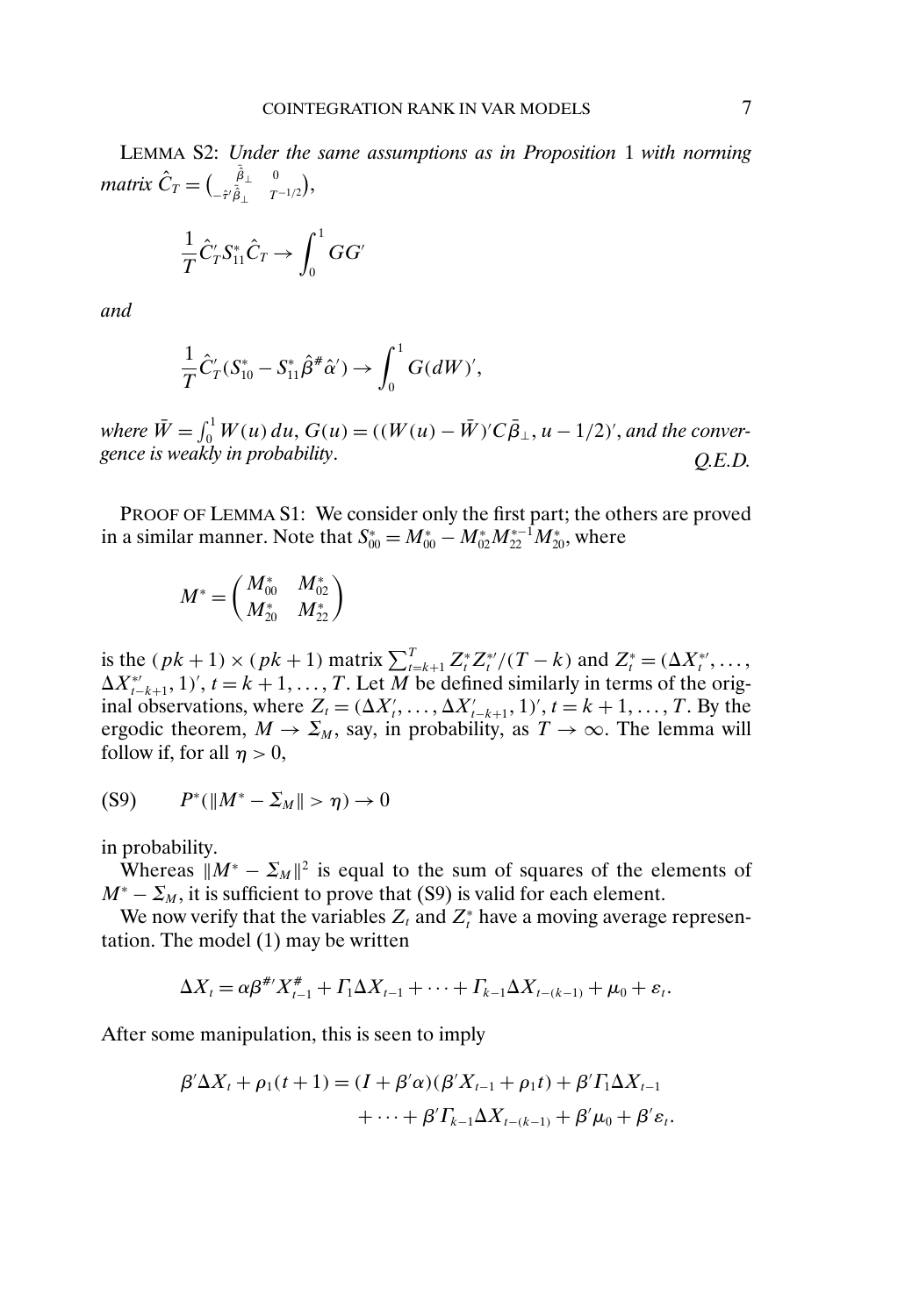## 8 ANDERS RYGH SWENSEN

Arguing as in Hansen and Johansen (1999, p. 311), the stochastic vector  $(X_t'\beta^*, \Delta X_{t-1}', \ldots, \Delta X_{t-k+1}')'$  can be represented as an AR(1) process

$$
\begin{pmatrix} \beta^{\#'} X_t^{\#} \\ \Delta X_t \\ \vdots \\ \Delta X_{t-k+1} \end{pmatrix} = \Phi \begin{pmatrix} \beta^{\#'} X_{t-1}^{\#} \\ \Delta X_{t-1} \\ \vdots \\ \Delta X_{t-k} \end{pmatrix} + \begin{pmatrix} \beta' \mu_0 \\ \mu_0 \\ \vdots \\ 0 \end{pmatrix} + \begin{pmatrix} \beta' \varepsilon_t \\ \varepsilon_t \\ \vdots \\ 0 \end{pmatrix},
$$

where the matrix  $\Phi$  has the form

$$
(S10) \quad \Phi = \begin{pmatrix} \beta' \alpha + I & \beta' \Gamma_1 & \cdots & \cdots & \beta' \Gamma_{k-1} \\ \alpha & \Gamma_1 & \cdots & \cdots & \Gamma_{k-1} \\ 0 & I & \cdots & \cdots & \cdots \\ \vdots & \vdots & \ddots & \vdots & \vdots \\ 0 & \cdots & \cdots & I & 0 \end{pmatrix}.
$$

By also expanding the state space,  $(X_t'\beta^*, \Delta X_{t-1}', \ldots, \Delta X_{t-k}')'$  has such a representation. The process is stationary. Here we need the assumption that  $\alpha'_{\perp} \Gamma \beta_{\perp}$  has full rank  $p - r$ . Furthermore,  $(X'_{i} \beta^{\#}, \Delta X'_{t-1}, \ldots, \Delta X'_{t-k})'$ can be represented in terms of the errors  $\varepsilon_t$ ,  $\varepsilon_{t-1}$ , ... To see this, we note that the term  $Y_t$  in (5) corresponds to  $\bar{\beta}Z_t$  in Equation (4.7) in the proof of Theorem 4.2 in Johansen (1995). Furthermore, from Equation (4.16) in the same proof, the term denoted by  $Z_t$ , and therefore  $Y_t$  here, is part of an autoregressive process that can be expressed by the errors  $\varepsilon_t, \varepsilon_{t-1}, \ldots$ This implies that all terms, apart from  $A$ , in (5) can be represented in this way. However, A cancels in  $\Delta X_{t-j}$ ,  $j = 1, ..., k$ , and because  $\beta' A = 0$ , all terms in  $(X_t'\beta^*, \Delta X_{t-1}', \dots, \Delta X_{t-k}')'$  can be represented in terms of the errors  $\varepsilon_t, \varepsilon_{t-1}, \ldots$  The process is therefore causal and has a characteristic polynomial with determinant that has zeros outside the unit circle; see, e.g., Theorems 3.1.1 and 11.3.1 in Brockwell and Davis (1991). Whereas the eigenvalues of the matrix in the  $AR(1)$  representation are the inverses of these roots,  $(X_t'\beta^*, \Delta X_{t-1}', \ldots, \Delta X_{t-k}')'$  has a moving average representation of the form  $(X'_{t}\beta^{\#}, \Delta X'_{t-1}, \ldots, \Delta X'_{t-k})' = \nu_{1} + \sum_{i=0}^{\infty} \zeta_{i} \eta_{t-i}$ , where  $\eta_{t} = (\varepsilon'_{t}\beta, \varepsilon'_{t}, 0, \ldots, 0)'$ ,  $\zeta_0 = I$ , and  $\zeta_1, \ldots$  are matrices such that the maximal eigenvalue of  $\zeta_i$  is bounded by  $\lambda^i$  for some  $0 < \lambda < 1$ , uniformly in  $i = 1, \ldots$  The elements of the  $[r + (k-1)p]$ -dimensional vector can be expressed as functions of the parameters of (1). Thus,  $Z_t = \nu_2 + \sum_{i=0}^{\infty} G \zeta_i \eta_{t-i}$  for a suitable matrix G and vector  $\nu_2$ . Each element of  $Z_t$ , which we also denote by  $Z_t$  (dropping the index), has a moving average representation

$$
Z_t = \nu_3 + \sum_{i=0}^{\infty} \xi_i^{\prime} \varepsilon_{t-i},
$$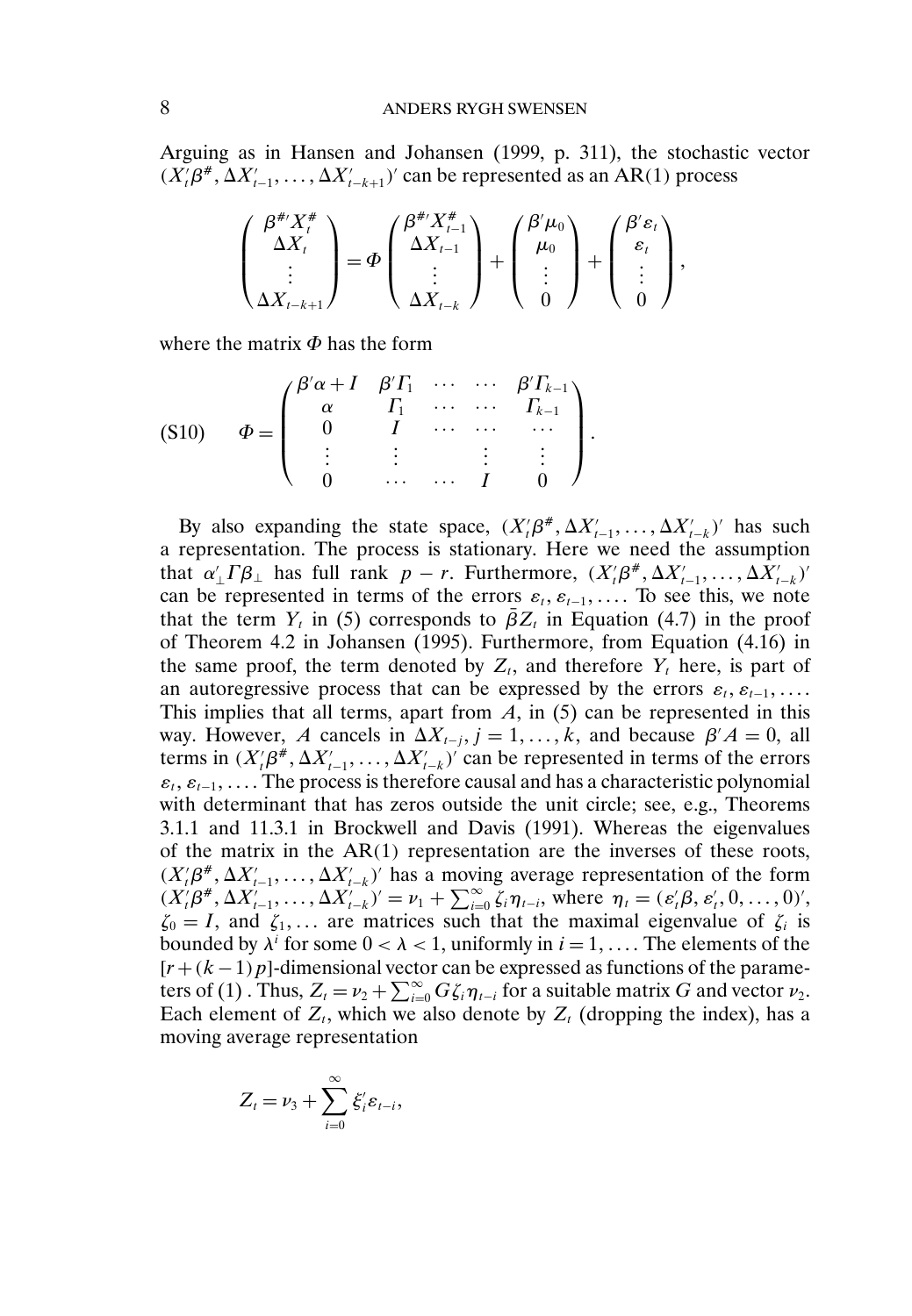where  $|\xi_i| < \text{const} \lambda^i$  uniformly in  $i = 1, \ldots$  Similarly,

$$
Z_t^* = \hat{\nu}_3 + \sum_{i=0}^{\infty} \hat{\xi}_i^{\prime} \varepsilon_{t-i}^*,
$$

where  $|\hat{\xi}_i| < \text{const} \lambda^i$  uniformly in  $i = 1, \dots$  when T is large enough and  $\hat{\nu}_3$  denotes  $\nu_3$  with the estimates for the unknown parameters plugged in.

Now  $E(M) = E[(Z_t - \nu_3)^2] = \sum_{i=0}^{\infty} \xi_i^i \Omega \xi_i^2$  and  $E^*(M^*) = E^*[(Z_t^* - \hat{\nu}_3)^2] =$  $\sum_{i=0}^{\infty} \hat{\xi}'_i \Omega_T \hat{\xi}_i$  so that  $E^*(M^*) \to E(M)$  in probability. Whereas  $||M^* - \Sigma_M|| \le$  $\|\overline{M^*} - E^*(M^*)\| + \|E^*(M^*) - \Sigma_M\|$ , (S9) will follow from

$$
P^*(||M^* - E^*(M^*)|| > \eta) \to 0
$$

in probability. Hence, by Chebychev's inequality it suffices to show that

$$
(S11) \qquad \frac{\text{Var}^*(\sum_{t=k+1}^T Z_t^{*2})}{(T-k)^2} = \frac{\sum_{t=-T+k-1}^{T-k+1} (1-t/T) \text{Cov}^*(Z_0^{*2}, Z_t^{*2})}{T-k} \to 0
$$

in probability as  $T \to \infty$ . However,

$$
\begin{split} \text{Cov}^*(Z_0^{*2}, Z_t^{*2}) &\leq \text{Var}^*(Z_0^{*2}) \leq E^*(Z_0^{*4}) \\ &= E^* \Bigg[ \sum_{i=0}^\infty (\hat{\xi}_i' \hat{\varepsilon}_{-i}^*)^4 + 2 \sum_{0 \leq i < j} (\hat{\xi}_i' \hat{\varepsilon}_{-i}^*)^2 (\hat{\xi}_j' \hat{\varepsilon}_{-j}^*)^2 \Bigg]. \end{split}
$$

Now, we use that  $(\hat{\xi}_i' \varepsilon_{-i}^*)^2 \leq |\hat{\xi}_i|^2 |\varepsilon_{-i}^*|^2$ , that  $|\hat{\xi}_i| < \text{const} \lambda^i$ ,  $i = 1, ...,$  when T is large enough, and that  $E^*(\|\varepsilon_t^*\|)^4 \to E^*(\|\varepsilon_t\|)^4 < \infty$  in probability by the weak law of large numbers and the existence of the fourth moments of the elements of  $\varepsilon_t$ . Then (S11) will follow.  $Q.E.D.$ 

PROOF OF LEMMA S2: The proof relies on the continuous mapping theorem in the same way as the proof in Lemma 2 in Johansen (1994). The same functionals are involved, so it suffices to prove that the process  $\{X_{[uT]}^*\/\sqrt{T}\colon\! 0\leq\,$  $u \leq 1$  converges weakly in probability as element in  $D[0, 1]^p$ .

By the results from Lemma 1, it follows that the remainder term  $R^*_T$  vanishes, and it is sufficient to consider the linear part and  $S_T^*(u) = \sum_{i=k+1}^{[u]} \varepsilon_i^*$ √ T. The linear term is treated as in Lemma 2 in Johansen (1994).

To prove that  $S^*_T \to W$  weakly in probability, it is convenient to follow the approach of Pollard (1984) and exploit the fact that the limit is continuous. Hence, one can work with the uniform norm in  $D[0, 1]^p$  and show that

$$
E^*[f(S_T^*)] \to E[f(W)]
$$

in probability for all bounded continuous functions  $f$ . This is explained in more detail for the one-dimensional case in Swensen (2003). *Q.E.D.*